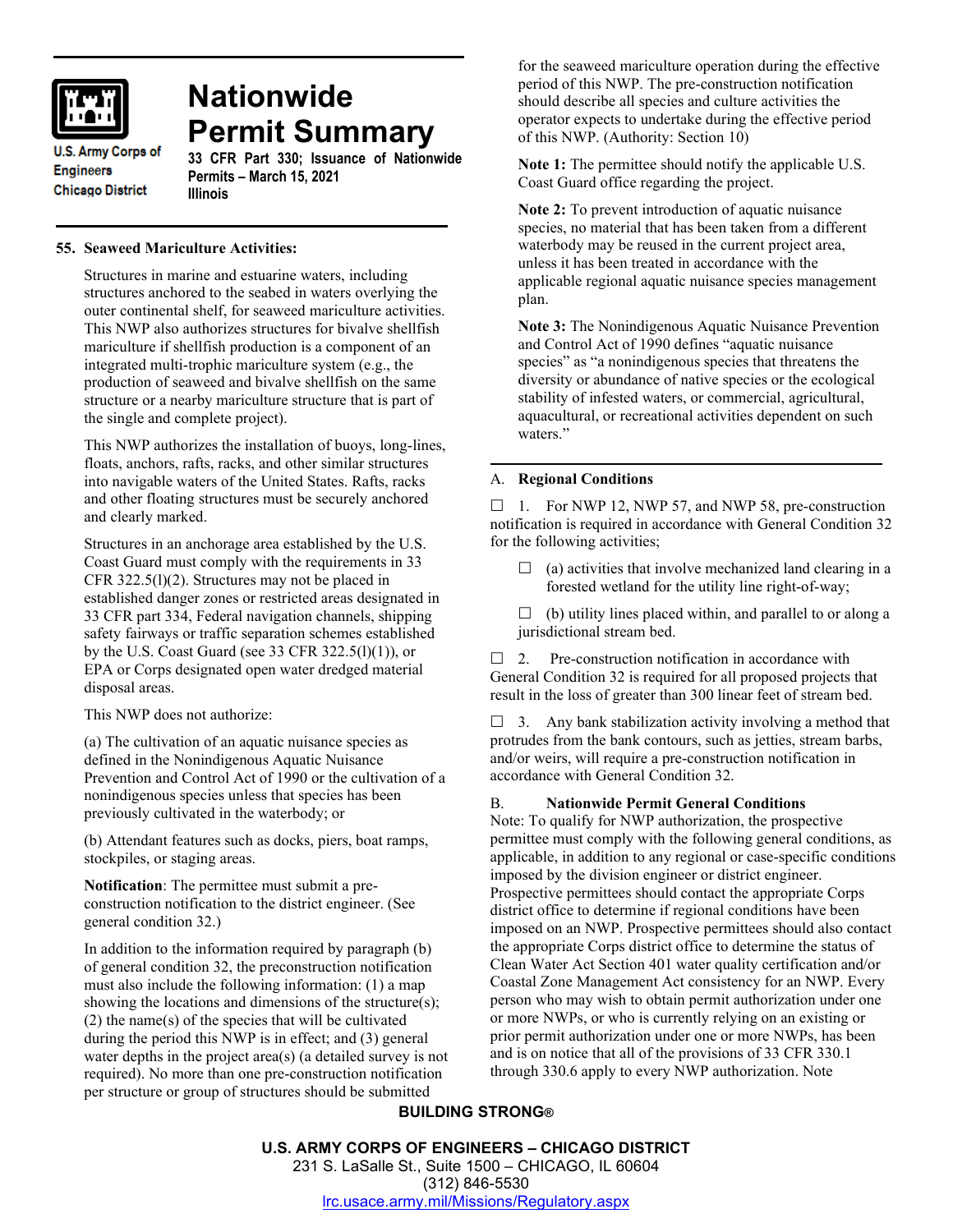especially 33 CFR 330.5 relating to the modification, suspension, or revocation of any NWP authorization.

## 1. **Navigation**.

 $\Box$  (a) No activity may cause more than a minimal adverse effect on navigation.

 $\Box$  (b) Any safety lights and signals prescribed by the U.S. Coast Guard, through regulations or otherwise, must be installed and maintained at the permittee's expense on authorized facilities in navigable waters of the United States.

 $\Box$  (c) The permittee understands and agrees that, if future operations by the United States require the removal, relocation, or other alteration, of the structure or work herein authorized, or if, in the opinion of the Secretary of the Army or his authorized representative, said structure or work shall cause unreasonable obstruction to the free navigation of the navigable waters, the permittee will be required, upon due notice from the Corps of Engineers, to remove, relocate, or alter the structural work or obstructions caused thereby, without expense to the United States. No claim shall be made against the United States on account of any such removal or alteration.

□ 2. **Aquatic Life Movements.** No activity may substantially disrupt the necessary life cycle movements of those species of aquatic life indigenous to the waterbody, including those species that normally migrate through the area, unless the activity's primary purpose is to impound water. All permanent and temporary crossings of waterbodies shall be suitably culverted, bridged, or otherwise designed and constructed to maintain low flows to sustain the movement of those aquatic species. If a bottomless culvert cannot be used, then the crossing should be designed and constructed to minimize adverse effects to aquatic life movements.

 3. **Spawning Areas**. Activities in spawning areas during spawning seasons must be avoided to the maximum extent practicable. Activities that result in the physical destruction (e.g., through excavation, fill, or downstream smothering by substantial turbidity) of an important spawning area are not authorized.

 4. **Migratory Bird Breeding Areas.** Activities in waters of the United States that serve as breeding areas for migratory birds must be avoided to the maximum extent practicable.

 5. **Shellfish Beds**. No activity may occur in areas of concentrated shellfish populations, unless the activity is directly related to a shellfish harvesting activity authorized by NWPs 4 and 48, or is a shellfish seeding or habitat restoration activity authorized by NWP 27.

 6. **Suitable Material**. No activity may use unsuitable material (e.g., trash, debris, car bodies, asphalt, etc.). Material used for construction or discharged must be free from toxic pollutants in toxic amounts (see section 307 of the Clean Water Act).

 7. **Water Supply Intakes**. No activity may occur in the proximity of a public water supply intake, except where the activity is for the repair or improvement of public water supply intake structures or adjacent bank stabilization.

 8. **Adverse Effects from Impoundments**. If the activity creates an impoundment of water, adverse effects to the aquatic system due to accelerating the passage of water, and/or restricting its flow must be minimized to the maximum extent practicable.

 9. **Management of Water Flows**. To the maximum extent practicable, the pre-construction course, condition, capacity, and location of open waters must be maintained for each activity, including stream channelization, storm water management activities, and temporary and permanent road crossings, except as provided below. The activity must be constructed to withstand expected high flows. The activity must not restrict or impede the passage of normal or high flows, unless the primary purpose of the activity is to impound water or manage high flows. The activity may alter the pre-construction course, condition, capacity, and location of open waters if it benefits the aquatic environment (e.g., stream restoration or relocation activities).

 10. **Fills Within 100-Year Floodplains**. The activity must comply with applicable FEMA-approved state or local floodplain management requirements.

 11. **Equipment**. Heavy equipment working in wetlands or mudflats must be placed on mats, or other measures must be taken to minimize soil disturbance.

 12. **Soil Erosion and Sediment Controls**. Appropriate soil erosion and sediment controls must be used and maintained in effective operating condition during construction, and all exposed soil and other fills, as well as any work below the ordinary high water mark or high tide line, must be permanently stabilized at the earliest practicable date. Permittees are encouraged to perform work within waters of the United States during periods of low-flow or no-flow, or during low tides.

 13. **Removal of Temporary Fills**. Temporary structures must be removed, to the maximum extent practicable, after their use has been discontinued. Temporary fills must be removed in their entirety and the affected areas returned to pre-construction elevations. The affected areas must be revegetated, as appropriate.

 14. **Proper Maintenance**. Any authorized structure or fill shall be properly maintained, including maintenance to ensure public safety and compliance with applicable NWP general conditions, as well as any activity-specific conditions added by the district engineer to an NWP authorization.

 15. **Single and Complete Project**. The activity must be a single and complete project. The same NWP cannot be used more than once for the same single and complete project.

## 16. **Wild and Scenic Rivers**.

 $\Box$  (a) No NWP activity may occur in a component of the National Wild and Scenic River System, or in a river officially designated by Congress as a "study river" for possible inclusion in the system while the river is in an official study status, unless the appropriate Federal agency with direct management responsibility for such river, has determined in writing that the proposed activity will not adversely affect the Wild and Scenic River designation or study status.

 $\Box$  (b) If a proposed NWP activity will occur in a component of the National Wild and Scenic River System,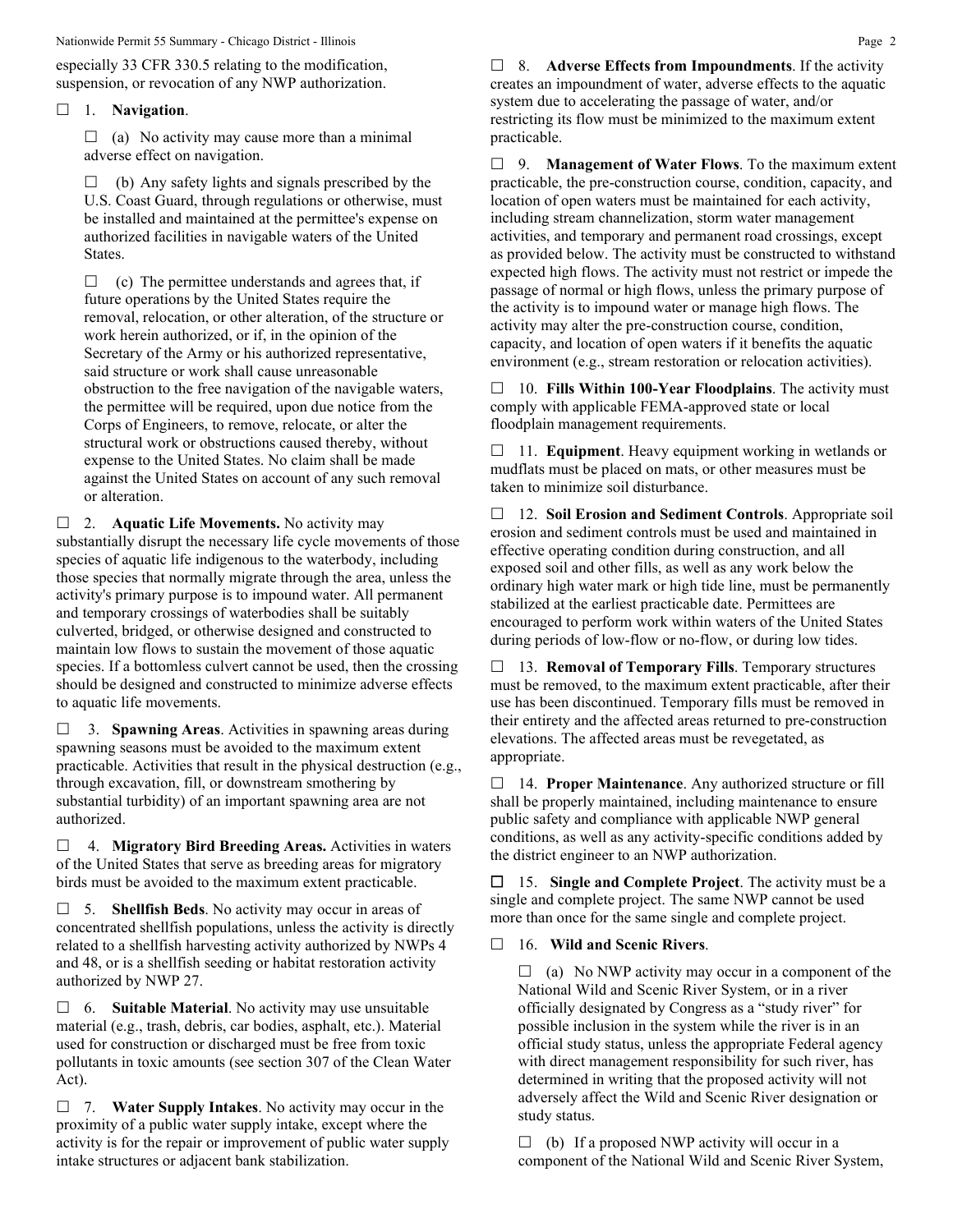or in a river officially designated by Congress as a "study river" for possible inclusion in the system while the river is in an official study status, the permittee must submit a preconstruction notification (see general condition 32). The district engineer will coordinate the PCN with the Federal agency with direct management responsibility for that river. Permittees shall not begin the NWP activity until notified by the district engineer that the Federal agency with direct management responsibility for that river has determined in writing that the proposed NWP activity will not adversely affect the Wild and Scenic River designation or study status.

 $\Box$  (c) Information on Wild and Scenic Rivers may be obtained from the appropriate Federal land management agency responsible for the designated Wild and Scenic River or study river (e.g., National Park Service, U.S. Forest Service, Bureau of Land Management, U.S. Fish and Wildlife Service). Information on these rivers is also available at: http://www.rivers.gov/.

 17. **Tribal Rights**. No activity or its operation may impair reserved tribal rights, including, but not limited to, reserved water rights and treaty fishing and hunting rights.

#### 18. **Endangered Species**.

 $\Box$  (a) No activity is authorized under any NWP which is likely to directly or indirectly jeopardize the continued existence of a threatened or endangered species or a species proposed for such designation, as identified under the Federal Endangered Species Act (ESA), or which will directly or indirectly destroy or adversely modify the critical habitat of such species. No activity is authorized under any NWP which "may affect" a listed species or critical habitat, unless ESA section 7 consultation addressing the consequences of the proposed activity on listed species or critical habitat has been completed. See 50 CFR 402.02 for the definition of "effects of the action" for the purposes of ESA section 7 consultation, as well as 50 CFR 402.17, which provides further explanation under ESA section 7 regarding "activities that are reasonably certain to occur" and "consequences caused by the proposed action."

 $\Box$  (b) Federal agencies should follow their own procedures for complying with the requirements of the ESA (see 33 CFR 330.4 $(f)(1)$ ). If pre-construction notification is required for the proposed activity, the Federal permittee must provide the district engineer with the appropriate documentation to demonstrate compliance with those requirements. The district engineer will verify that the appropriate documentation has been submitted. If the appropriate documentation has not been submitted, additional ESA section 7 consultation may be necessary for the activity and the respective federal agency would be responsible for fulfilling its obligation under section 7 of the ESA.

 $\Box$  (c) Non-federal permittees must submit a preconstruction notification to the district engineer if any listed species (or species proposed for listing) or designated critical habitat (or critical habitat proposed such designation) might be affected or is in the vicinity of the activity, or if the activity is located in designated critical habitat or critical habitat proposed for such

designation, and shall not begin work on the activity until notified by the district engineer that the requirements of the ESA have been satisfied and that the activity is authorized. For activities that might affect Federally-listed endangered or threatened species (or species proposed for listing) or designated critical habitat (or critical habitat proposed for such designation), the pre-construction notification must include the name(s) of the endangered or threatened species (or species proposed for listing) that might be affected by the proposed activity or that utilize the designated critical habitat (or critical habitat proposed for such designation) that might be affected by the

proposed activity. The district engineer will determine whether the proposed activity "may affect" or will have "no effect" to listed species and designated critical habitat and will notify the non-Federal applicant of the Corps' determination within 45 days of receipt of a complete preconstruction notification. For activities where the non-Federal applicant has identified listed species (or species proposed for listing) or designated critical habitat (or critical habitat proposed for such designation) that might be affected or is in the vicinity of the activity, and has so notified the Corps, the applicant shall not begin work until the Corps has provided notification that the proposed activity will have "no effect" on listed species (or species proposed for listing or designated critical habitat (or critical habitat proposed for such designation), or until ESA section 7 consultation or conference has been completed. If the non-Federal applicant has not heard back from the Corps within 45 days, the applicant must still wait for notification from the Corps.

 $\Box$  (d) As a result of formal or informal consultation with the FWS or NMFS the district engineer may add speciesspecific permit conditions to the NWPs.

 $\Box$  (e) Authorization of an activity by an NWP does not authorize the "take" of a threatened or endangered species as defined under the ESA. In the absence of separate authorization (e.g., an ESA Section 10 Permit, a Biological Opinion with "incidental take" provisions, etc.) from the FWS or the NMFS, the Endangered Species Act prohibits any person subject to the jurisdiction of the United States to take a listed species, where "take" means to harass, harm, pursue, hunt, shoot, wound, kill, trap, capture, or collect, or to attempt to engage in any such conduct. The word "harm" in the definition of "take" means an act which actually kills or injures wildlife. Such an act may include significant habitat modification or degradation where it actually kills or injures wildlife by significantly impairing essential behavioral patterns, including breeding, feeding or sheltering.

 $\Box$  (f) If the non-federal permittee has a valid ESA section  $10(a)(1)(B)$  incidental take permit with an approved Habitat Conservation Plan for a project or a group of projects that includes the proposed NWP activity, the non-federal applicant should provide a copy of that ESA section  $10(a)(1)(B)$  permit with the PCN required by paragraph (c) of this general condition. The district engineer will coordinate with the agency that issued the ESA section  $10(a)(1)(B)$  permit to determine whether the proposed NWP activity and the associated incidental take were considered in the internal ESA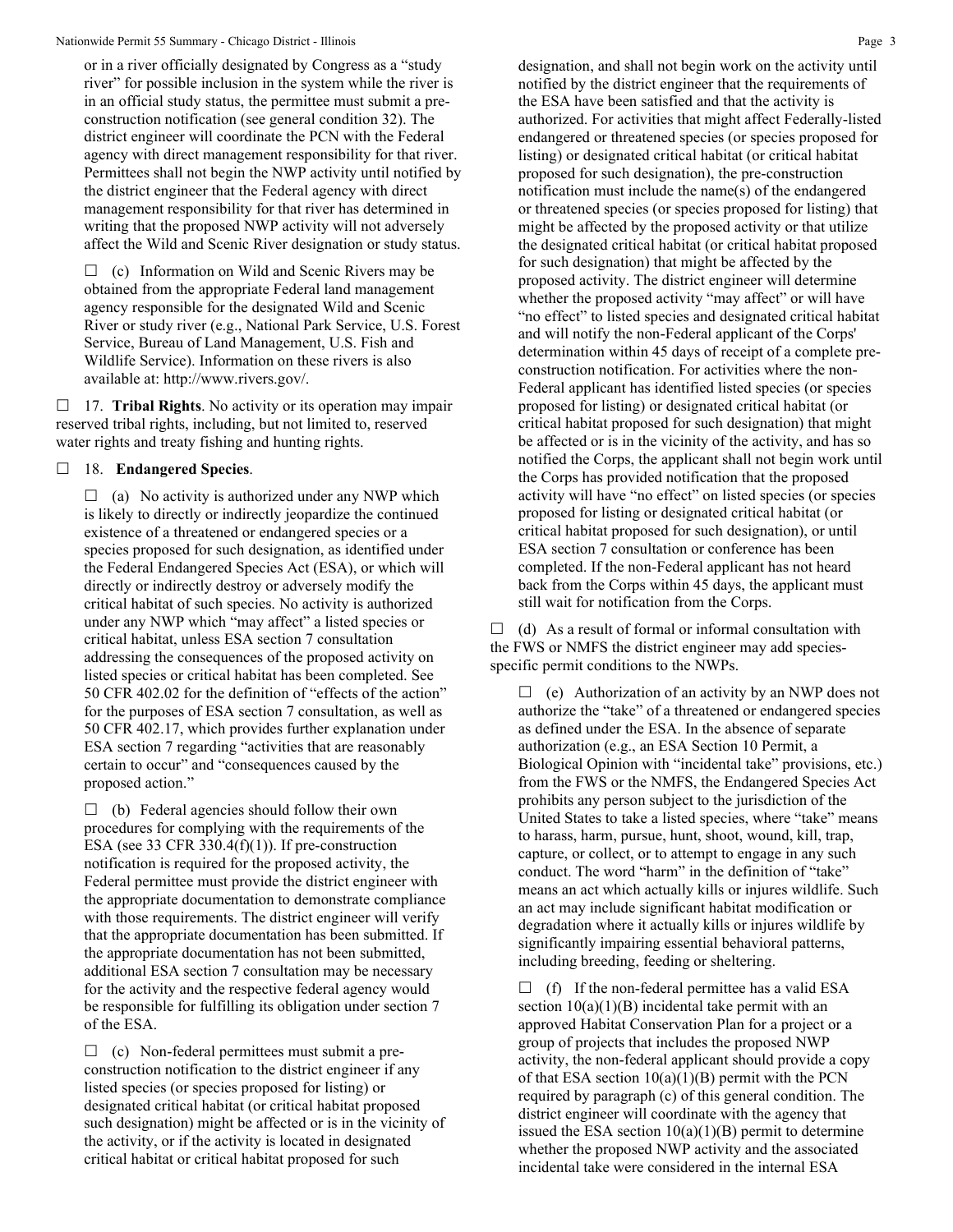section 7 consultation conducted for the ESA section  $10(a)(1)(B)$  permit. If that coordination results in concurrence from the agency that the proposed NWP activity and the associated incidental take were considered in the internal ESA section 7 consultation for the ESA section  $10(a)(1)(B)$  permit, the district engineer does not need to conduct a separate ESA section 7 consultation for the proposed NWP activity. The district engineer will notify the non-federal applicant within 45 days of receipt of a complete pre-construction notification whether the ESA section 10(a)(1)(B) permit covers the proposed NWP activity or whether additional ESA section 7 consultation is required.

 $\Box$  (g) Information on the location of threatened and endangered species and their critical habitat can be obtained directly from the offices of the FWS and NMFS or their world wide web pages at http://www.fws.gov/ or http://www.fws.gov/ipac and

http://www.nmfs.noaa.gov/pr/species/esa/ respectively.

 19. **Migratory Birds and Bald and Golden Eagles**. The permittee is responsible for ensuring that an action authorized by NWP complies with the Migratory Bird Treaty Act and the Bald and Golden Eagle Protection Act. The permittee is responsible for contacting the appropriate local office of the U.S. Fish and Wildlife Service to determine what measures, if any, are necessary or appropriate to reduce adverse effects to migratory birds or eagles, including whether "incidental take" permits are necessary and available under the Migratory Bird Treaty Act or Bald and Golden Eagle Protection Act for a particular activity.

#### 20. **Historic Properties**.

 $\Box$  (a) No activity is authorized under any NWP which may have the potential to cause effects to properties listed, or eligible for listing, in the National Register of Historic Places until the requirements of Section 106 of the National Historic Preservation Act (NHPA) have been satisfied.

 $\Box$  (b) Federal permittees should follow their own procedures for complying with the requirements of section 106 of the National Historic Preservation Act (see 33 CFR 330.4 $(g)(1)$ ). If pre-construction notification is required for the proposed NWP activity, the Federal permittee must provide the district engineer with the appropriate documentation to demonstrate compliance with those requirements. The district engineer will verify that the appropriate documentation has been submitted. If the appropriate documentation is not submitted, then additional consultation under section 106 may be necessary. The respective federal agency is responsible for fulfilling its obligation to comply with section 106.

 $\Box$  (c) Non-federal permittees must submit a preconstruction notification to the district engineer if the NWP activity might have the potential to cause effects to any historic properties listed on, determined to be eligible for listing on, or potentially eligible for listing on the National Register of Historic Places, including previously unidentified properties. For such activities, the preconstruction notification must state which historic properties might have the potential to be affected by the proposed NWP activity or include a vicinity map

indicating the location of the historic properties or the potential for the presence of historic properties. Assistance regarding information on the location of, or potential for, the presence of historic properties can be sought from the State Historic Preservation Officer, Tribal Historic Preservation Officer, or designated tribal representative, as appropriate, and the National Register of Historic Places (see 33 CFR 330.4(g)). When reviewing pre-construction notifications, district engineers will comply with the current procedures for addressing the requirements of section 106 of the National Historic Preservation Act. The district engineer shall make a reasonable and good faith effort to carry out appropriate identification efforts commensurate with potential impacts, which may include background research, consultation, oral history interviews, sample field investigation, and/or field survey. Based on the information submitted in the PCN and these identification efforts, the district engineer shall determine whether the proposed NWP activity has the potential to cause effects on the historic properties. Section 106 consultation is not required when the district engineer determines that the activity does not have the potential to cause effects on historic properties (see 36 CFR 800.3(a)). Section 106 consultation is required when the district engineer determines that the activity has the potential to cause effects on historic properties. The district engineer will conduct consultation with consulting parties identified under 36 CFR 800.2(c) when he or she makes any of the following effect determinations for the purposes of section 106 of the NHPA: No historic properties affected, no adverse effect, or adverse effect.

 $\Box$  (d) Where the non-Federal applicant has identified historic properties on which the proposed NWP activity might have the potential to cause effects and has so notified the Corps, the non-Federal applicant shall not begin the activity until notified by the district engineer either that the activity has no potential to cause effects to historic properties or that NHPA section 106 consultation has been completed. For non-federal permittees, the district engineer will notify the prospective permittee within 45 days of receipt of a complete pre-construction notification whether NHPA section 106 consultation is required. If NHPA section 106 consultation is required, the district engineer will notify the non-Federal applicant that he or she cannot begin the activity until section 106 consultation is completed. If the non-Federal applicant has not heard back from the Corps within 45 days, the applicant must still wait for notification from the Corps.

 $\Box$  (e) Prospective permittees should be aware that section 110k of the NHPA (54 U.S.C. 306113) prevents the Corps from granting a permit or other assistance to an applicant who, with intent to avoid the requirements of section 106 of the NHPA, has intentionally significantly adversely affected a historic property to which the permit would relate, or having legal power to prevent it, allowed such significant adverse effect to occur, unless the Corps, after consultation with the Advisory Council on Historic Preservation (ACHP), determines that circumstances justify granting such assistance despite the adverse effect created or permitted by the applicant. If circumstances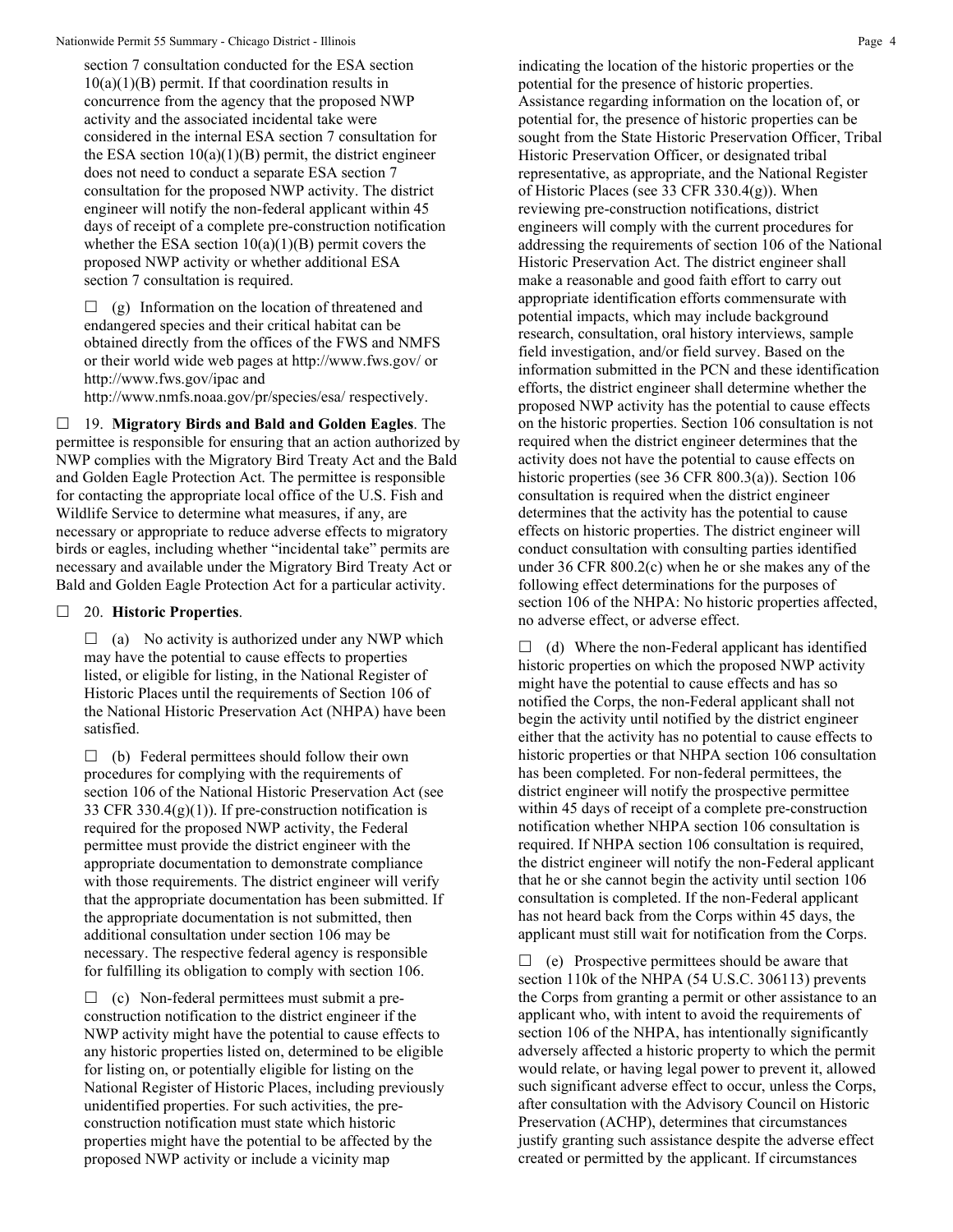justify granting the assistance, the Corps is required to notify the ACHP and provide documentation specifying the circumstances, the degree of damage to the integrity of any historic properties affected, and proposed mitigation. This documentation must include any views obtained from the applicant, SHPO/THPO, appropriate Indian tribes if the undertaking occurs on or affects historic properties on tribal lands or affects properties of interest to those tribes, and other parties known to have a legitimate interest in the impacts to the permitted activity on historic properties.

 21. **Discovery of Previously Unknown Remains and Artifacts**. Permittees that discover any previously unknown historic, cultural or archeological remains and artifacts while accomplishing the activity authorized by NWP, they must immediately notify the district engineer of what they have found, and to the maximum extent practicable, avoid construction activities that may affect the remains and artifacts until the required coordination has been completed. The district engineer will initiate the Federal, Tribal, and state coordination required to determine if the items or remains warrant a recovery effort or if the site is eligible for listing in the National Register of Historic Places.

 **22. Designated Critical Resource Waters**. Critical resource waters include, NOAA-managed marine sanctuaries and marine monuments, and National Estuarine Research Reserves. The district engineer may designate, after notice and opportunity for public comment, additional waters officially designated by a state as having particular environmental or ecological significance, such as outstanding national resource waters or state natural heritage sites. The district engineer may also designate additional critical resource waters after notice and opportunity for public comment.

 $\Box$  (a) Discharges of dredged or fill material into waters of the United States are not authorized by NWPs 7, 12, 14, 16, 17, 21, 29, 31, 35, 39, 40, 42, 43, 44, 49, 50, 51, 52, 57, and 58 for any activity within, or directly affecting, critical resource waters, including wetlands adjacent to such waters.

 $\Box$  (b) For NWPs 3, 8, 10, 13, 15, 18, 19, 22, 23, 25, 27, 28, 30, 33, 34, 36, 37, 38, and 54, notification is required in accordance with general condition 32, for any activity proposed by permittees in the designated critical resource waters including wetlands adjacent to those waters. The district engineer may authorize activities under these NWPs only after she or he determines that the impacts to the critical resource waters will be no more than minimal.

 **23. Mitigation**. The district engineer will consider the following factors when determining appropriate and practicable mitigation necessary to ensure that the individual and cumulative adverse environmental effects are no more than minimal:

 $\Box$  (a) The activity must be designed and constructed to avoid and minimize adverse effects, both temporary and permanent, to waters of the United States to the maximum extent practicable at the project site (i.e., on site).

 $\Box$  (b) Mitigation in all its forms (avoiding, minimizing, rectifying, reducing, or compensating for resource losses) will be required to the extent necessary to ensure that the

individual and cumulative adverse environmental effects are no more than minimal.

 $\Box$  (c) Compensatory mitigation at a minimum one-forone ratio will be required for all wetland losses that exceed 1/10-acre and require pre-construction notification, unless the district engineer determines in writing that either some other form of mitigation would be more environmentally appropriate or the adverse environmental effects of the proposed activity are no more than minimal, and provides an activity-specific waiver of this requirement. For wetland losses of 1/10 acre or less that require pre-construction notification, the district engineer may determine on a case-by-case basis that compensatory mitigation is required to ensure that the activity results in only minimal adverse environmental effects.

 $\Box$  (d) Compensatory mitigation at a minimum one-forone ratio will be required for all losses of stream bed that exceed 3/100-acre and require pre-construction notification, unless the district engineer determines in writing that either some other form of mitigation would be more environmentally appropriate or the adverse environmental effects of the proposed activity are no more than minimal, and provides an activity-specific waiver of this requirement. This compensatory mitigation requirement may be satisfied through the restoration or enhancement of riparian areas next to streams in accordance with paragraph (e) of this general condition. For losses of stream bed of 3/100-acre or less that require pre-construction notification, the district engineer may determine on a case-by-case basis that compensatory mitigation is required to ensure that the activity results in only minimal adverse environmental effects. Compensatory mitigation for losses of streams should be provided, if practicable, through stream rehabilitation, enhancement, or preservation, since streams are difficultto-replace resources (see  $33 \text{ CFR } 332.3$ (e)(3)).

 $\Box$  (e) Compensatory mitigation plans for NWP activities in or near streams or other open waters will normally include a requirement for the restoration or enhancement, maintenance, and legal protection (e.g., conservation easements) of riparian areas next to open waters. In some cases, the restoration or maintenance/protection of riparian areas may be the only compensatory mitigation required. If restoring riparian areas involves planting vegetation, only native species should be planted. The width of the required riparian area will address documented water quality or aquatic habitat loss concerns. Normally, the riparian area will be 25 to 50 feet wide on each side of the stream, but the district engineer may require slightly wider riparian areas to address documented water quality or habitat loss concerns. If it is not possible to restore or maintain/protect a riparian area on both sides of a stream, or if the waterbody is a lake or coastal waters, then restoring or maintaining/protecting a riparian area along a single bank or shoreline may be sufficient.

Where both wetlands and open waters exist on the project site, the district engineer will determine the appropriate compensatory mitigation (e.g., riparian areas and/or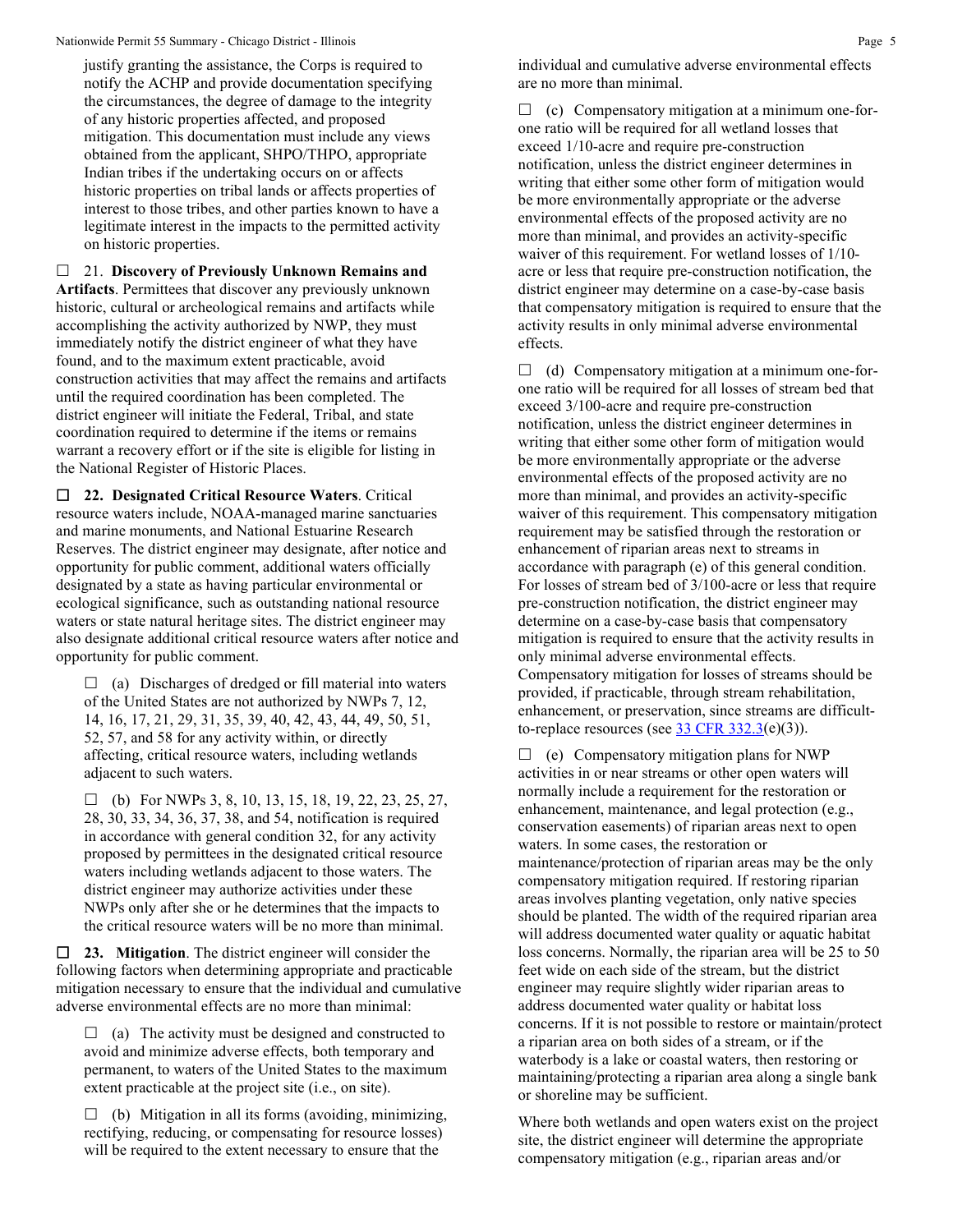wetlands compensation) based on what is best for the aquatic environment on a watershed basis. In cases where riparian areas are determined to be the most appropriate form of minimization or compensatory mitigation, the district engineer may waive or reduce the requirement to provide wetland compensatory mitigation for wetland losses.

 $\Box$  (f) Compensatory mitigation projects provided to offset losses of aquatic resources must comply with the applicable provisions of 33 CFR part 332.

 $\Box$  (1) The prospective permittee is responsible for proposing an appropriate compensatory mitigation option if compensatory mitigation is necessary to ensure that the activity results in no more than minimal adverse environmental effects. For the NWPs, the preferred mechanism for providing compensatory mitigation is mitigation bank credits or in-lieu fee program credits (see 33 CFR 332.3(b)(2) and (3)). However, if an appropriate number and type of mitigation bank or in-lieu credits are not available at the time the PCN is submitted to the district engineer, the district engineer may approve the use of permittee-responsible mitigation.

 $\Box$  (2) The amount of compensatory mitigation required by the district engineer must be sufficient to ensure that the authorized activity results in no more than minimal individual and cumulative adverse environmental effects (see 33 CFR 330.1(e)(3)). (See also 33 CFR 332.3(f).)

 $\Box$  (3) Since the likelihood of success is greater and the impacts to potentially valuable uplands are reduced, aquatic resource restoration should be the first compensatory mitigation option considered for permittee-responsible mitigation.

 $\Box$  (4) If permittee-responsible mitigation is the proposed option, the prospective permittee is responsible for submitting a mitigation plan. A conceptual or detailed mitigation plan may be used by the district engineer to make the decision on the NWP verification request, but a final mitigation plan that addresses the applicable requirements of 33 CFR  $332.4(c)(2)$  through (14) must be approved by the district engineer before the permittee begins work in waters of the United States, unless the district engineer determines that prior approval of the final mitigation plan is not practicable or not necessary to ensure timely completion of the required compensatory mitigation (see 33 CFR 332.3(k)(3)).

 $\Box$  (5) If mitigation bank or in-lieu fee program credits are the proposed option, the mitigation plan needs to address only the baseline conditions at the impact site and the number of credits to be provided (see 33 CFR 332.4(c)(1)(ii)).

 $\Box$  (6) Compensatory mitigation requirements (e.g., resource type and amount to be provided as compensatory mitigation, site protection, ecological performance standards, monitoring requirements) may be addressed through conditions added to the

NWP authorization, instead of components of a compensatory mitigation plan (see 33 CFR  $332.4(c)(1)(ii)$ ).

 $\Box$  (g) Compensatory mitigation will not be used to increase the acreage losses allowed by the acreage limits of the NWPs. For example, if an NWP has an acreage limit of 1/2-acre, it cannot be used to authorize any NWP activity resulting in the loss of greater than 1/2-acre of waters of the United States, even if compensatory mitigation is provided that replaces or restores some of the lost waters. However, compensatory mitigation can and should be used, as necessary, to ensure that an NWP activity already meeting the established acreage limits also satisfies the no more than minimal impact requirement for the NWPs.

 $\Box$  (h) Permittees may propose the use of mitigation banks, in-lieu fee programs, or permittee-responsible mitigation. When developing a compensatory mitigation proposal, the permittee must consider appropriate and practicable options consistent with the framework at 33 CFR 332.3(b). For activities resulting in the loss of marine or estuarine resources, permittee-responsible mitigation may be environmentally preferable if there are no mitigation banks or in-lieu fee programs in the area that have marine or estuarine credits available for sale or transfer to the permittee. For permittee-responsible mitigation, the special conditions of the NWP verification must clearly indicate the party or parties responsible for the implementation and performance of the compensatory mitigation project, and, if required, its long-term management.

 $\Box$  (i) Where certain functions and services of waters of the United States are permanently adversely affected by a regulated activity, such as discharges of dredged or fill material into waters of the United States that will convert a forested or scrub-shrub wetland to a herbaceous wetland in a permanently maintained utility line right-of-way, mitigation may be required to reduce the adverse environmental effects of the activity to the no more than minimal level.

 **24. Safety of Impoundment Structures**. To ensure that all impoundment structures are safely designed, the district engineer may require non-Federal applicants to demonstrate that the structures comply with established state dam safety criteria or have been designed by qualified persons. The district engineer may also require documentation that the design has been independently reviewed by similarly qualified persons, and appropriate modifications made to ensure safety.

## **25. Water Quality**.

 $\Box$  (a) Where the certifying authority (state, authorized tribe, or EPA, as appropriate) has not previously certified compliance of an NWP with CWA section 401, a CWA section 401 water quality certification for the proposed discharge must be obtained or waived (see 33 CFR  $330.4(c)$  $330.4(c)$ ). If the permittee cannot comply with all of the conditions of a water quality certification previously issued by certifying authority for the issuance of the NWP, then the permittee must obtain a water quality certification or waiver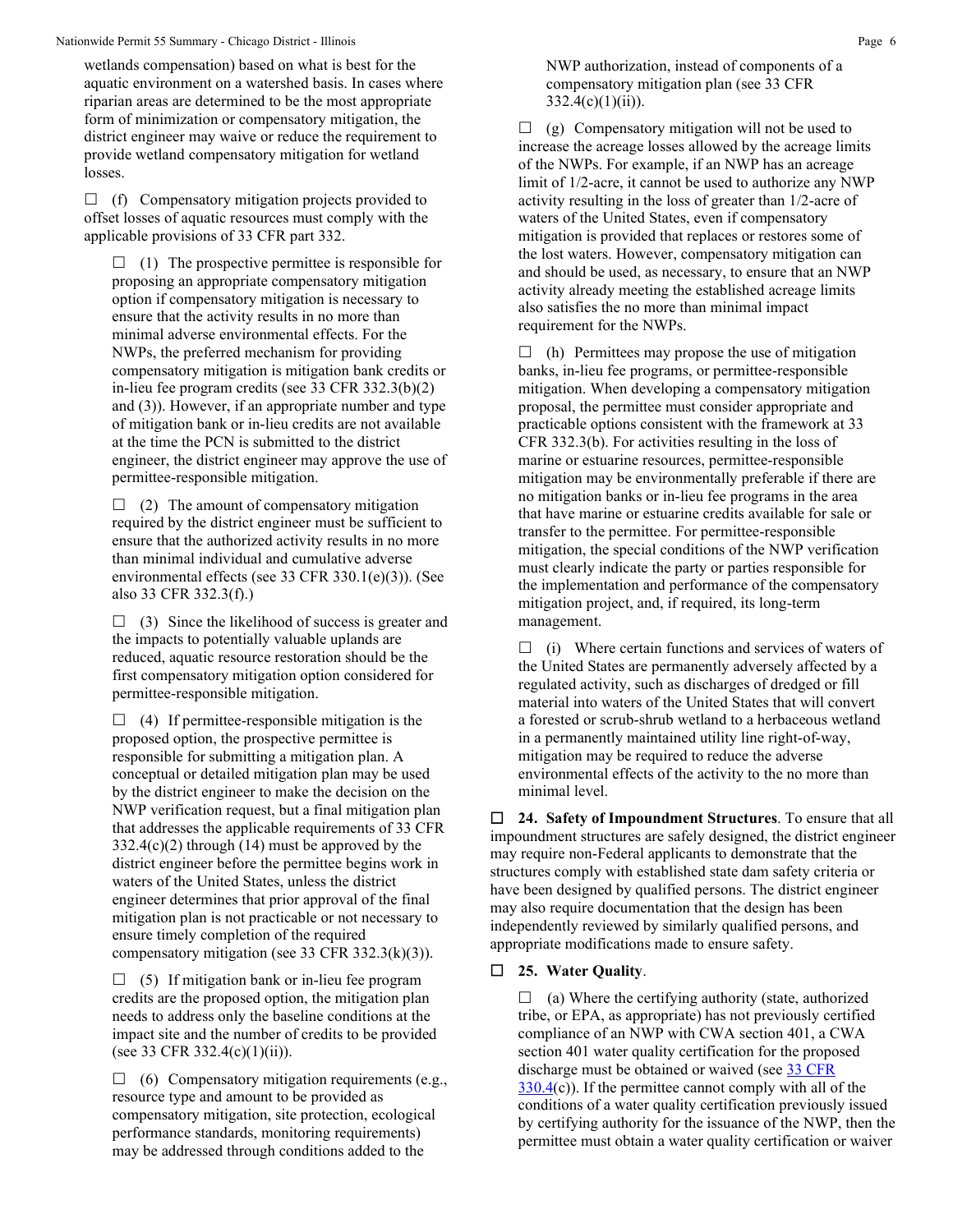for the proposed discharge in order for the activity to be authorized by an NWP.

 $\Box$  (b) If the NWP activity requires pre-construction notification and the certifying authority has not previously certified compliance of an NWP with CWA section 401, the proposed discharge is not authorized by an NWP until water quality certification is obtained or waived. If the certifying authority issues a water quality certification for the proposed discharge, the permittee must submit a copy of the certification to the district engineer. The discharge is not authorized by an NWP until the district engineer has notified the permittee that the water quality certification requirement has been satisfied by the issuance of a water quality certification or a waiver.

 $\Box$  (c) The district engineer or certifying authority may require additional water quality management measures to ensure that the authorized activity does not result in more than minimal degradation of water quality.

 **26. Coastal Zone Management**. In coastal states where an NWP has not previously received a state coastal zone management consistency concurrence, an individual state coastal zone management consistency concurrence must be obtained, or a presumption of concurrence must occur (see 33 CFR 330.4(d)). If the permittee cannot comply with all of the conditions of a coastal zone management consistency concurrence previously issued by the state, then the permittee must obtain an individual coastal zone management consistency concurrence or presumption of concurrence in order for the activity to be authorized by NWP. The district engineer or a state may require additional measures to ensure that the authorized activity is consistent with state coastal zone management requirements.

 **27. Regional and Case-By-Case Conditions**. The activity must comply with any regional conditions that may have been added by the Division Engineer (see 33 CFR 330.4(e)) and with any case specific conditions added by the Corps or by the state, Indian Tribe, or U.S. EPA in its CWA section 401 Water Quality Certification, or by the state in its Coastal Zone Management Act consistency determination.

 **28. Use of Multiple Nationwide Permits**. The use of more than one NWP for a single and complete project is authorized, subject to the following restrictions:

 $\Box$  (a) If only one of the NWPs used to authorize the single and complete project has a specified acreage limit, the acreage loss of waters of the United States cannot exceed the acreage limit of the NWP with the highest specified acreage limit. For example, if a road crossing over tidal waters is constructed under NWP 14, with associated bank stabilization authorized by NWP 13, the maximum acreage loss of waters of the United States for the total project cannot exceed 1/3-acre.

 $\Box$  (b) If one or more of the NWPs used to authorize the single and complete project has specified acreage limits, the acreage loss of waters of the United States authorized by those NWPs cannot exceed their respective specified acreage limits. For example, if a commercial development is constructed under NWP 39, and the single and complete project includes the filling of an upland ditch authorized by NWP 46, the maximum acreage loss of waters of the United

States for the commercial development under NWP 39 cannot exceed 1/2-acre, and the total acreage loss of waters of United States due to the NWP 39 and 46 activities cannot exceed 1 acre.

 **29. Transfer of Nationwide Permit Verifications**. If the permittee sells the property associated with a nationwide permit verification, the permittee may transfer the nationwide permit verification to the new owner by submitting a letter to the appropriate Corps district office to validate the transfer. A copy of the nationwide permit verification must be attached to the letter, and the letter must contain the following statement and signature:

"When the structures or work authorized by this nationwide permit are still in existence at the time the property is transferred, the terms and conditions of this nationwide permit, including any special conditions, will continue to be binding on the new owner(s) of the property. To validate the transfer of this nationwide permit and the associated liabilities associated with compliance with its terms and conditions, have the transferee sign and date below."

(Transferee)

## (Date)

 **30. Compliance Certification**. Each permittee who receives an NWP verification letter from the Corps must provide a signed certification documenting completion of the authorized activity and implementation of any required compensatory mitigation. The success of any required permittee-responsible mitigation, including the achievement of ecological performance standards, will be addressed separately by the district engineer. The Corps will provide the permittee the certification document with the NWP verification letter. The certification document will include:

 $\Box$  (a) A statement that the authorized activity was done in accordance with the NWP authorization, including any general, regional, or activity-specific conditions;

 $\Box$  (b) A statement that the implementation of any required compensatory mitigation was completed in accordance with the permit conditions. If credits from a mitigation bank or in-lieu fee program are used to satisfy the compensatory mitigation requirements, the certification must include the documentation required by 33 CFR 332.3(l)(3) to confirm that the permittee secured the appropriate number and resource type of credits; and

 $\Box$  (c) The signature of the permittee certifying the completion of the activity and mitigation.

The completed certification document must be submitted to the district engineer within 30 days of completion of the authorized activity or the implementation of any required compensatory mitigation, whichever occurs later.

 **31. Activities Affecting Structures or Works Built by the United States.** If an NWP activity also requires review by, or permission from, the Corps pursuant to 33 U.S.C. 408 because it will alter or temporarily or permanently occupy or use a U.S. Army Corps of Engineers (USACE) federally authorized Civil Works project (a "USACE project"), the prospective permittee must submit a pre-construction notification. See paragraph (b)(10) of general condition 32. An activity that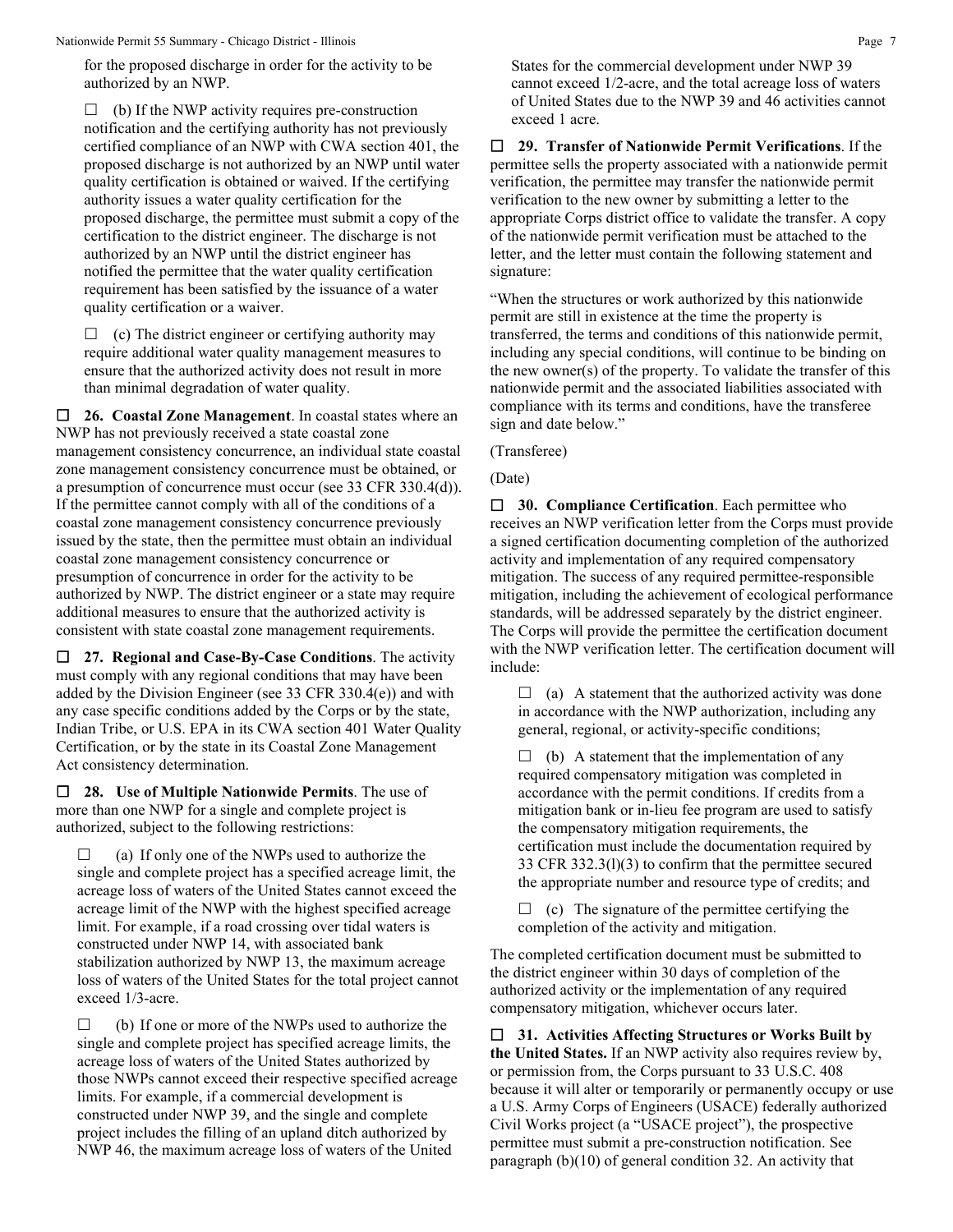requires section 408 permission and/or review is not authorized by NWP until the appropriate Corps office issues the section 408 permission or completes its review to alter, occupy, or use the USACE project, and the district engineer issues a written NWP verification.

## **32. Pre-Construction Notification**.

 $\Box$  (a) **Timing**. Where required by the terms of the NWP, the prospective permittee must notify the district engineer by submitting a pre-construction notification (PCN) as early as possible. The district engineer must determine if the PCN is complete within 30 calendar days of the date of receipt and, if the PCN is determined to be incomplete, notify the prospective permittee within that 30 day period to request the additional information necessary to make the PCN complete. The request must specify the information needed to make the PCN complete. As a general rule, district engineers will request additional information necessary to make the PCN complete only once. However, if the prospective permittee does not provide all of the requested information, then the district engineer will notify the prospective permittee that the PCN is still incomplete and the PCN review process will not commence until all of the requested information has been received by the district engineer. The prospective permittee shall not begin the activity until either:

 $\Box$  (1) He or she is notified in writing by the district engineer that the activity may proceed under the NWP with any special conditions imposed by the district or division engineer; or

 $\Box$  (2) 45 calendar days have passed from the district engineer's receipt of the complete PCN and the prospective permittee has not received written notice from the district or division engineer. However, if the permittee was required to notify the Corps pursuant to general condition 18 that listed species or critical habitat might be affected or are in the vicinity of the activity, or to notify the Corps pursuant to general condition 20 that the activity might have the potential to cause effects to historic properties, the permittee cannot begin the activity until receiving written notification from the Corps that there is "no effect" on listed species or "no potential to cause effects" on historic properties, or that any consultation required under Section 7 of the Endangered Species Act (see 33 CFR 330.4(f)) and/or section 106 of the National Historic Preservation Act (see 33 CFR 330.4(g)) has been completed. If the proposed activity requires a written waiver to exceed specified limits of an NWP, the permittee may not begin the activity until the district engineer issues the waiver. If the district or division engineer notifies the permittee in writing that an individual permit is required within 45 calendar days of receipt of a complete PCN, the permittee cannot begin the activity until an individual permit has been obtained. Subsequently, the permittee's right to proceed under the NWP may be modified, suspended, or revoked only in accordance with the procedure set forth in 33 CFR 330.5(d)(2).

 (b) **Contents of Pre-Construction Notification**. The PCN must be in writing and include the following information:

 $\Box$  (1) Name, address and telephone numbers of the prospective permittee;

 $\Box$  (2) Location of the proposed activity;

 $\Box$  (3) Identify the specific NWP or NWP(s) the prospective permittee wants to use to authorize the proposed activity;

 $\Box$  (4) (i) A description of the proposed activity; the activity's purpose; direct and indirect adverse environmental effects the activity would cause, including the anticipated amount of loss of wetlands, other special aquatic sites, and other waters expected to result from the NWP activity, in acres, linear feet, or other appropriate unit of measure; a description of any proposed mitigation measures intended to reduce the adverse environmental effects caused by the proposed activity; and any other NWP(s), regional general permit(s), or individual permit(s) used or intended to be used to authorize any part of the proposed project or any related activity, including other separate and distant crossings for linear projects that require Department of the Army authorization but do not require pre-construction notification. The description of the proposed activity and any proposed mitigation measures should be sufficiently detailed to allow the district engineer to determine that the adverse environmental effects of the activity will be no more than minimal and to determine the need for compensatory mitigation or other mitigation measures.

 $\Box$  (ii) For linear projects where one or more single and complete crossings require preconstruction notification, the PCN must include the quantity of anticipated losses of wetlands, other special aquatic sites, and other waters for each single and complete crossing of those wetlands, other special aquatic sites, and other waters (including those single and complete crossings authorized by NWP but do not require PCNs). This information will be used by the district engineer to evaluate the cumulative adverse environmental effects of the proposed linear project, and does not change those non-PCN NWP activities into NWP PCNs.

 $\Box$  (iii) Sketches should be provided when necessary to show that the activity complies with the terms of the NWP. (Sketches usually clarify the activity and when provided results in a quicker decision. Sketches should contain sufficient detail to provide an illustrative description of the proposed activity (e.g., a conceptual plan), but do not need to be detailed engineering plans);

 $\Box$  (5) The PCN must include a delineation of wetlands, other special aquatic sites, and other waters, such as lakes and ponds, perennial, and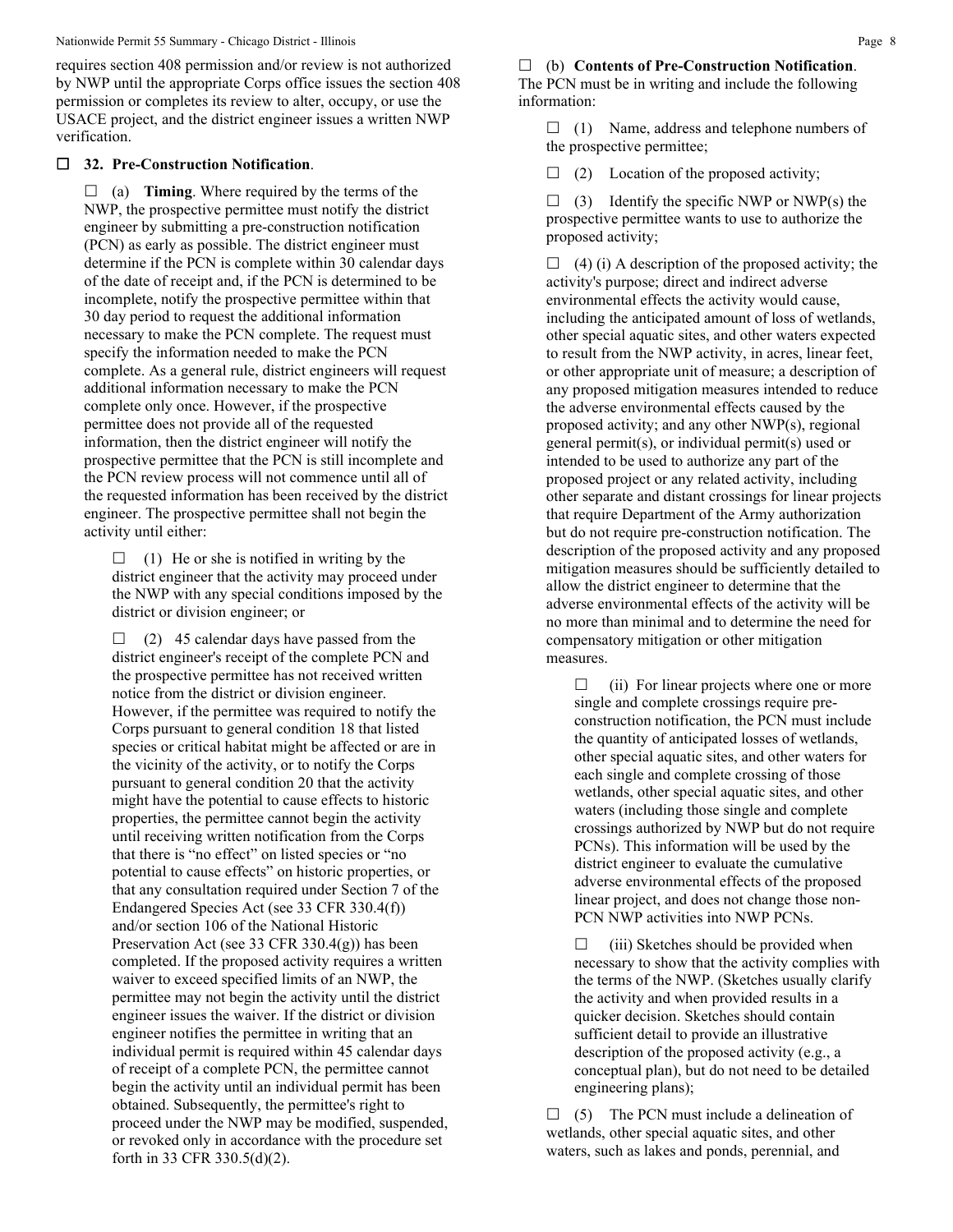intermittent, on the project site. Wetland delineations must be prepared in accordance with the current method required by the Corps. The permittee may ask the Corps to delineate the special aquatic sites and other waters on the project site, but there may be a delay if the Corps does the delineation, especially if the project site is large or contains many wetlands, other special aquatic sites, and other waters. Furthermore, the 45-day period will not start until the delineation has been submitted to or completed by the Corps, as appropriate;

 $\Box$  (6) If the proposed activity will result in the loss of greater than 1/10-acre of wetlands or 3/100 acre of stream bed and a PCN is required, the prospective permittee must submit a statement describing how the mitigation requirement will be satisfied, or explaining why the adverse environmental effects are no more than minimal and why compensatory mitigation should not be required. As an alternative, the prospective permittee may submit a conceptual or detailed mitigation plan.

 $\Box$  (7) For non-federal permittees, if any listed species (or species proposed for listing) or designated critical habitat (or critical habitat proposed for such designation) might be affected or is in the vicinity of the activity, or if the activity is located in designated critical habitat (or critical habitat proposed for such designation), the PCN must include the name(s) of those endangered or threatened species (or species proposed for listing) that might be affected by the proposed activity or utilize the designated critical habitat (or critical habitat proposed for such designation) that might be affected by the proposed activity. For NWP activities that require pre-construction notification, Federal permittees must provide documentation demonstrating compliance with the Endangered Species Act;

 $\Box$  (8) For non-federal permittees, if the NWP activity might have the potential to cause effects to a historic property listed on, determined to be eligible for listing on, or potentially eligible for listing on, the National Register of Historic Places, the PCN must state which historic property might have the potential to be affected by the proposed activity or include a vicinity map indicating the location of the historic property. For NWP activities that require preconstruction notification, Federal permittees must provide documentation demonstrating compliance with section 106 of the National Historic Preservation  $Act$ 

 $\Box$  (9) For an activity that will occur in a component of the National Wild and Scenic River System, or in a river officially designated by Congress as a "study river" for possible inclusion in the system while the river is in an official study status, the PCN must identify the Wild and Scenic River or the "study river" (see general condition 16); and

 $\Box$  (10) For an NWP activity that requires permission from, or review by, the Corps pursuant to 33 U.S.C. 408 because it will alter or temporarily or permanently occupy or use a U.S. Army Corps of Engineers federally authorized civil works project, the pre-construction notification must include a statement confirming that the project proponent has submitted a written request for section 408 permission from, or review by, the Corps office having jurisdiction over that USACE project.

 (c) **Form of Pre-Construction Notification.** The nationwide permit pre-construction notification form (Form ENG 6082) should be used for NWP PCNs. A letter containing the required information may also be used. Applicants may provide electronic files of PCNs and supporting materials if the district engineer has established tools and procedures for electronic submittals.

## (d) **Agency Coordination**:

 $\Box$  (1) The district engineer will consider any comments from Federal and state agencies concerning the proposed activity's compliance with the terms and conditions of the NWPs and the need for mitigation to reduce the activity's adverse environmental effects so that they are no more than minimal.

 $\Box$  (2) Agency coordination is required for:

i) All NWP activities that require preconstruction notification and result in the loss of greater than 1/2-acre of waters of the United States;

ii) NWP 13 activities in excess of 500 linear feet, fills greater than one cubic yard per running foot, or involve discharges of dredged or fill material into special aquatic sites; and

(iii) NWP 54 activities in excess of 500 linear feet, or that extend into the waterbody more than 30 feet from the mean low water line in tidal waters or the ordinary high water mark in the Great Lakes.

 $\Box$  (3) When agency coordination is required, the district engineer will immediately provide (e.g., via email, facsimile transmission, overnight mail, or other expeditious manner) a copy of the complete PCN to the appropriate Federal or state offices (FWS, state natural resource or water quality agency, EPA, and, if appropriate, the NMFS). With the exception of NWP 37, these agencies will have 10 calendar days from the date the material is transmitted to notify the district engineer via telephone, facsimile transmission, or email that they intend to provide substantive, site-specific comments. The comments must explain why the agency believes the adverse environmental effects will be more than minimal. If so contacted by an agency, the district engineer will wait an additional 15 calendar days before making a decision on the pre-construction notification. The district engineer will fully consider agency comments received within the specified time frame concerning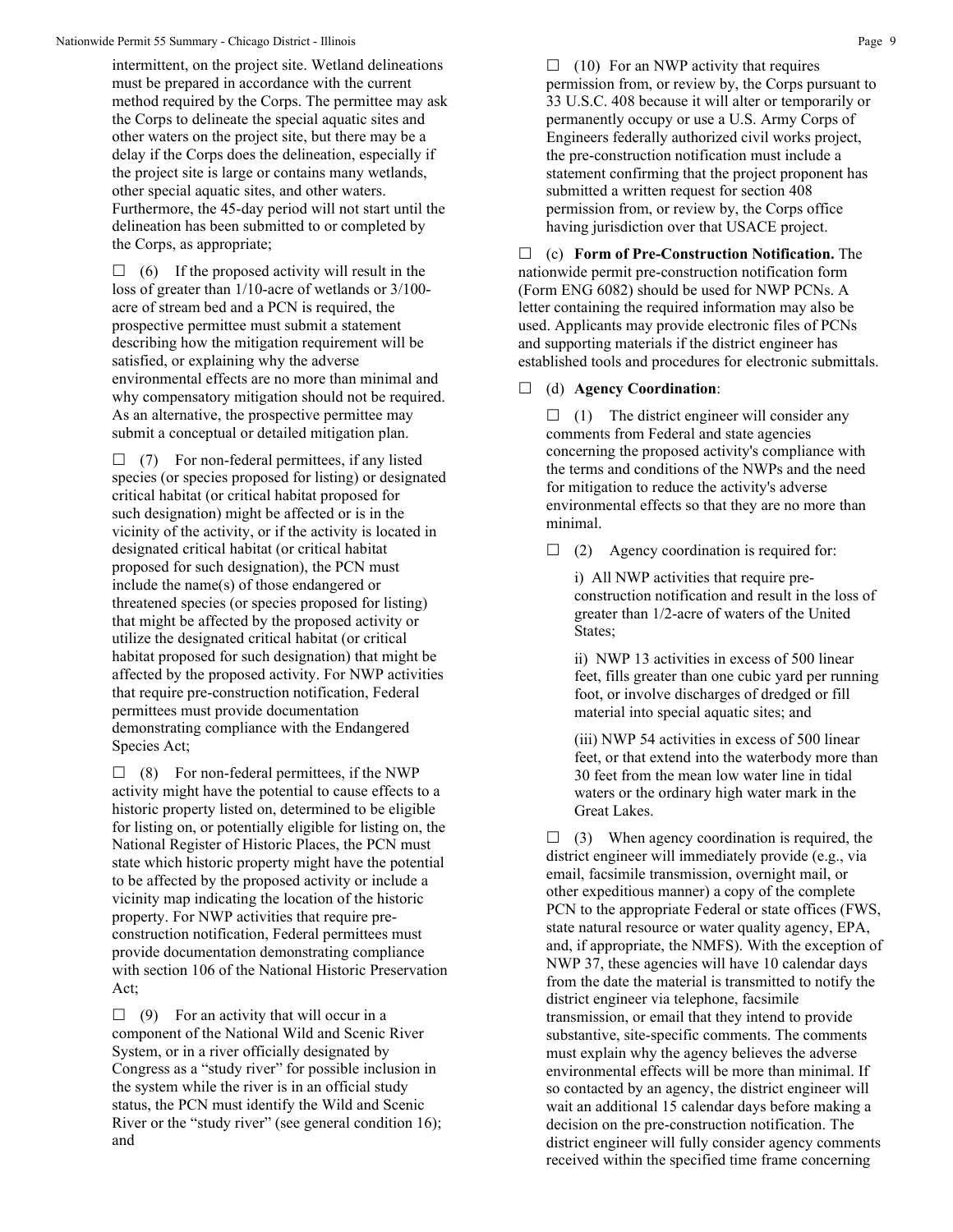the proposed activity's compliance with the terms and conditions of the NWPs, including the need for mitigation to ensure that the net adverse environmental effects of the proposed activity are no more than minimal. The district engineer will provide no response to the resource agency, except as provided below. The district engineer will indicate in the administrative record associated with each preconstruction notification that the resource agencies' concerns were considered. For NWP 37, the emergency watershed protection and rehabilitation activity may proceed immediately in cases where there is an unacceptable hazard to life or a significant loss of property or economic hardship will occur. The district engineer will consider any comments received to decide whether the NWP 37 authorization should be modified, suspended, or revoked in accordance with the procedures at 33 CFR 330.5.

 $\Box$  (4) In cases of where the prospective permittee is not a Federal agency, the district engineer will provide a response to NMFS within 30 calendar days of receipt of any Essential Fish Habitat conservation recommendations, as required by section 305(b)(4)(B) of the Magnuson-Stevens Fishery Conservation and Management Act.

 $\Box$  (5) Applicants are encouraged to provide the Corps with either electronic files or multiple copies of pre-construction notifications to expedite agency coordination.

## **C. District Engineer's Decision**

 $\Box$  1. In reviewing the PCN for the proposed activity, the district engineer will determine whether the activity authorized by the NWP will result in more than minimal individual or cumulative adverse environmental effects or may be contrary to the public interest. If a project proponent requests authorization by a specific NWP, the district engineer should issue the NWP verification for that activity if it meets the terms and conditions of that NWP, unless he or she determines, after considering mitigation, that the proposed activity will result in more than minimal individual and cumulative adverse effects on the aquatic environment and other aspects of the public interest and exercises discretionary authority to require an individual permit for the proposed activity. For a linear project, this determination will include an evaluation of the single and complete crossings of waters of the United States that require PCNs to determine whether they individually satisfy the terms and conditions of the  $NWP(s)$ , as well as the cumulative effects caused by all of the crossings of waters of the United States authorized by NWP. If an applicant requests a waiver of an applicable limit, as provided for in NWPs 13, 36, or 54, the district engineer will only grant the waiver upon a written determination that the NWP activity will result in only minimal individual and cumulative adverse environmental effects.

 $\Box$  2. When making minimal adverse environmental effects determinations the district engineer will consider the direct and indirect effects caused by the NWP activity. He or she will also consider the cumulative adverse environmental effects caused by activities authorized by NWP and whether those cumulative adverse environmental effects are no more

than minimal. The district engineer will also consider site specific factors, such as the environmental setting in the vicinity of the NWP activity, the type of resource that will be affected by the NWP activity, the functions provided by the aquatic resources that will be affected by the NWP activity, the degree or magnitude to which the aquatic resources perform those functions, the extent that aquatic resource functions will be lost as a result of the NWP activity (e.g., partial or complete loss), the duration of the adverse effects (temporary or permanent), the importance of the aquatic resource functions to the region (e.g., watershed or ecoregion), and mitigation required by the district engineer. If an appropriate functional or condition assessment method is available and practicable to use, that assessment method may be used by the district engineer to assist in the minimal adverse environmental effects determination. The district engineer may add case-specific special conditions to the NWP authorization to address site-specific environmental concerns.

 $\Box$  3. If the proposed activity requires a PCN and will result in a loss of greater than 1/10-acre of wetlands or 3/100 acre of stream bed, the prospective permittee should submit a mitigation proposal with the PCN. Applicants may also propose compensatory mitigation for NWP activities with smaller impacts, or for impacts to other types of waters. The district engineer will consider any proposed compensatory mitigation or other mitigation measures the applicant has included in the proposal in determining whether the net adverse environmental effects of the proposed activity are no more than minimal. The compensatory mitigation proposal may be either conceptual or detailed. If the district engineer determines that the activity complies with the terms and conditions of the NWP and that the adverse environmental effects are no more than minimal, after considering mitigation, the district engineer will notify the permittee and include any activity-specific conditions in the NWP verification the district engineer deems necessary. Conditions for compensatory mitigation requirements must comply with the appropriate provisions at  $33 \text{ CFR } 332.3(k)$ . The district engineer must approve the final mitigation plan before the permittee commences work in waters of the United States, unless the district engineer determines that prior approval of the final mitigation plan is not practicable or not necessary to ensure timely completion of the required compensatory mitigation. If the prospective permittee elects to submit a compensatory mitigation plan with the PCN, the district engineer will expeditiously review the proposed compensatory mitigation plan. The district engineer must review the proposed compensatory mitigation plan within 45 calendar days of receiving a complete PCN and determine whether the proposed mitigation would ensure that the NWP activity results in no more than minimal adverse environmental effects. If the net adverse environmental effects of the NWP activity (after consideration of the mitigation proposal) are determined by the district engineer to be no more than minimal, the district engineer will provide a timely written response to the applicant. The response will state that the NWP activity can proceed under the terms and conditions of the NWP, including any activity-specific conditions added to the NWP authorization by the district engineer.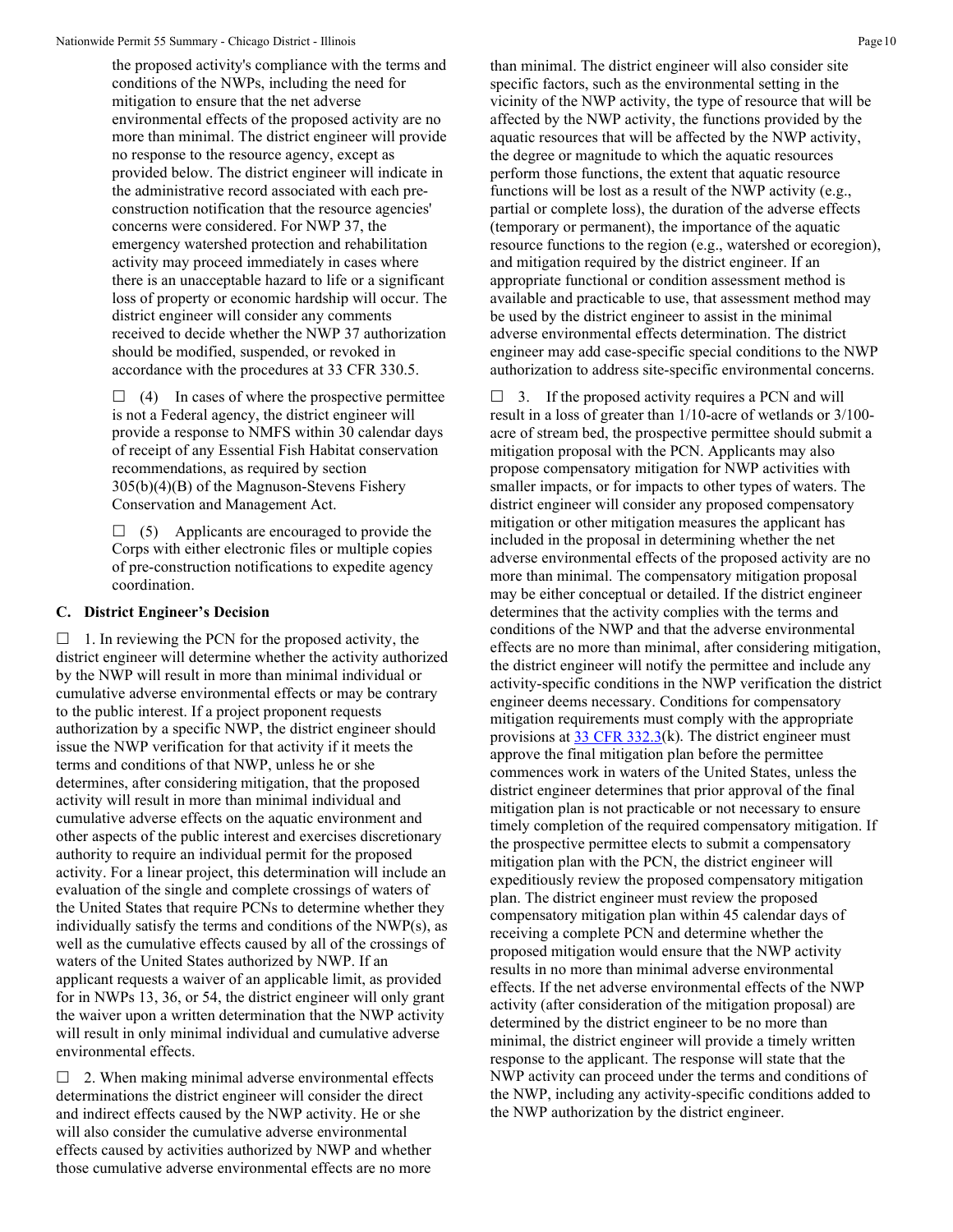$\Box$  4. If the district engineer determines that the adverse environmental effects of the proposed activity are more than minimal, then the district engineer will notify the applicant either: (a) That the activity does not qualify for authorization under the NWP and instruct the applicant on the procedures to seek authorization under an individual permit; (b) that the activity is authorized under the NWP subject to the applicant's submission of a mitigation plan that would reduce the adverse environmental effects so that they are no more than minimal; or (c) that the activity is authorized under the NWP with specific modifications or conditions. Where the district engineer determines that mitigation is required to ensure no more than minimal adverse environmental effects, the activity will be authorized within the 45-day PCN period (unless additional time is required to comply with general conditions 18, 20, and/or 31), with activity-specific conditions that state the mitigation requirements. The authorization will include the necessary conceptual or detailed mitigation plan or a requirement that the applicant submit a mitigation plan that would reduce the adverse environmental effects so that they are no more than minimal. When compensatory mitigation is required, no work in waters of the United States may occur until the district engineer has approved a specific mitigation plan or has determined that prior approval of a final mitigation plan is not practicable or not necessary to ensure timely completion of the required compensatory mitigation.

### D. **Further Information**

1. District engineers have authority to determine if an activity complies with the terms and conditions of an NWP.

2. NWPs do not obviate the need to obtain other federal, state, or local permits, approvals, or authorizations required by law.

3. NWPs do not grant any property rights or exclusive privileges.

4. NWPs do not authorize any injury to the property or rights of others.

5. NWPs do not authorize interference with any existing or proposed Federal project (see general condition 31).

#### E. **Definitions**

**Best management practices (BMPs)**: Policies, practices, procedures, or structures implemented to mitigate the adverse environmental effects on surface water quality resulting from development. BMPs are categorized as structural or nonstructural.

**Compensatory mitigation**: The restoration (re-establishment or rehabilitation), establishment (creation), enhancement, and/or in certain circumstances preservation of aquatic resources for the purposes of offsetting unavoidable adverse impacts which remain after all appropriate and practicable avoidance and minimization has been achieved.

**Currently serviceable**: Useable as is or with some maintenance, but not so degraded as to essentially require reconstruction.

**Direct effects**: Effects that are caused by the activity and occur at the same time and place.

**Discharge**: The term "discharge" means any discharge of dredged or fill material into waters of the United States.

**Enhancement**: The manipulation of the physical, chemical, or biological characteristics of an aquatic resource to heighten, intensify, or improve a specific aquatic resource function(s). Enhancement results in the gain of selected aquatic resource function(s), but may also lead to a decline in other aquatic resource function(s). Enhancement does not result in a gain in aquatic resource area.

riparian area type in the region.

**Establishment (creation):** The manipulation of the physical, chemical, or biological characteristics present to develop an aquatic resource that did not previously exist at an upland site. Establishment results in a gain in aquatic resource area.

**High Tide Line**: The line of intersection of the land with the water's surface at the maximum height reached by a rising tide. The high tide line may be determined, in the absence of actual data, by a line of oil or scum along shore objects, a more or less continuous deposit of fine shell or debris on the foreshore or berm, other physical markings or characteristics, vegetation lines, tidal gages, or other suitable means that delineate the general height reached by a rising tide. The line encompasses spring high tides and other high tides that occur with periodic frequency but does not include storm surges in which there is a departure from the normal or predicted reach of the tide due to the piling up of water against a coast by strong winds such as those accompanying a hurricane or other intense storm.

**Historic Property**: Any prehistoric or historic district, site (including archaeological site), building, structure, or other object included in, or eligible for inclusion in, the National Register of Historic Places maintained by the Secretary of the Interior. This term includes artifacts, records, and remains that are related to and located within such properties. The term includes properties of traditional religious and cultural importance to an Indian tribe or Native Hawaiian organization and that meet the National Register criteria (36 CFR part 60).

**Independent utility**: A test to determine what constitutes a single and complete non-linear project in the Corps Regulatory Program. A project is considered to have independent utility if it would be constructed absent the construction of other projects in the project area. Portions of a multi-phase project that depend upon other phases of the project do not have independent utility. Phases of a project that would be constructed even if the other phases were not built can be considered as separate single and complete projects with independent utility.

**Indirect effects**: Effects that are caused by the activity and are later in time or farther removed in distance, but are still reasonably foreseeable.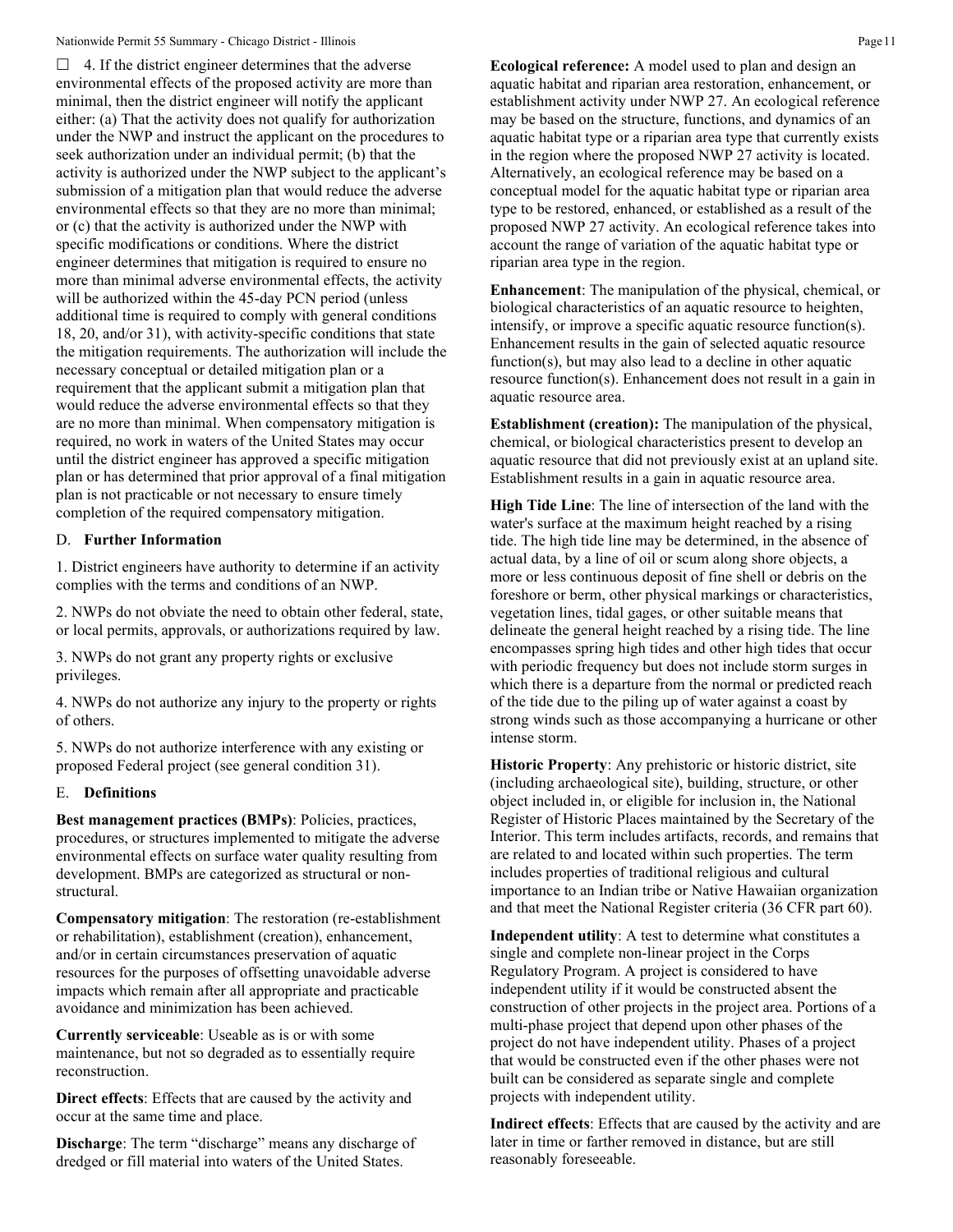**Loss of waters of the United States**: Waters of the United States that are permanently adversely affected by filling, flooding, excavation, or drainage because of the regulated activity. The loss of stream bed includes the acres of stream bed that are permanently adversely affected by filling or excavation because of the regulated activity. Permanent adverse effects include permanent discharges of dredged or fill material that change an aquatic area to dry land, increase the bottom elevation of a waterbody, or change the use of a waterbody. The acreage of loss of waters of the United States is a threshold measurement of the impact to jurisdictional waters for determining whether a project may qualify for an NWP; it is not a net threshold that is calculated after considering compensatory mitigation that may be used to offset losses of aquatic functions and services. Waters of the United States temporarily filled, flooded, excavated, or drained, but restored to pre-construction contours and elevations after construction, are not included in the measurement of loss of waters of the United States. Impacts resulting from activities that do not require Department of the Army authorization, such as activities eligible for exemptions under section 404(f) of the Clean Water Act, are not considered when calculating the loss of waters of the United States.

**Navigable waters:** Waters subject to section 10 of the Rivers and Harbors Act of 1899. These waters are defined at 33 CFR part 329.

**Non-tidal wetland**: A non-tidal wetland is a wetland that is not subject to the ebb and flow of tidal waters. Non-tidal wetlands contiguous to tidal Start Printed Page 57394waters are located landward of the high tide line (i.e., spring high tide line).

**Open water:** For purposes of the NWPs, an open water is any area that in a year with normal patterns of precipitation has water flowing or standing above ground to the extent that an ordinary high water mark can be determined. Aquatic vegetation within the area of flowing or standing water is either non-emergent, sparse, or absent. Vegetated shallows are considered to be open waters. Examples of "open waters" include rivers, streams, lakes, and ponds.

**Ordinary High Water Mark**: The term ordinary high water mark means that line on the shore established by the fluctuations of water and indicated by physical characteristics such as a clear, natural line impressed on the bank, shelving, changes in the character of soil, destruction of terrestrial vegetation, the presence of litter and debris, or other appropriate means that consider the characteristics of the surrounding areas.

**Perennial stream**: A perennial stream has surface water flowing continuously year-round during a typical year.

**Practicable**: Available and capable of being done after taking into consideration cost, existing technology, and logistics in light of overall project purposes.

**Pre-construction notification:** A request submitted by the project proponent to the Corps for confirmation that a particular activity is authorized by nationwide permit. The request may be a permit application, letter, or similar document that includes information about the proposed work and its anticipated environmental effects. Pre-construction notification may be required by the terms and conditions of a nationwide permit, or by regional conditions. A preconstruction notification may be voluntarily submitted in cases where pre-construction notification is not required and the project proponent wants confirmation that the activity is authorized by nationwide permit.

**Preservation:** The removal of a threat to, or preventing the decline of, aquatic resources by an action in or near those aquatic resources. This term includes activities commonly associated with the protection and maintenance of aquatic resources through the implementation of appropriate legal and physical mechanisms. Preservation does not result in a gain of aquatic resource area or functions.

**Re-establishment**: The manipulation of the physical, chemical, or biological characteristics of a site with the goal of returning natural/historic functions to a former aquatic resource. Re-establishment results in rebuilding a former aquatic resource and results in a gain in aquatic resource area and functions.

**Rehabilitation**: The manipulation of the physical, chemical, or biological characteristics of a site with the goal of repairing natural/historic functions to a degraded aquatic resource. Rehabilitation results in a gain in aquatic resource function, but does not result in a gain in aquatic resource area.

**Restoration**: The manipulation of the physical, chemical, or biological characteristics of a site with the goal of returning natural/historic functions to a former or degraded aquatic resource. For the purpose of tracking net gains in aquatic resource area, restoration is divided into two categories: Reestablishment and rehabilitation.

**Riffle and pool complex**: Riffle and pool complexes are special aquatic sites under the 404(b)(1) Guidelines. Riffle and pool complexes sometimes characterize steep gradient sections of streams. Such stream sections are recognizable by their hydraulic characteristics. The rapid movement of water over a course substrate in riffles results in a rough flow, a turbulent surface, and high dissolved oxygen levels in the water. Pools are deeper areas associated with riffles. A slower stream velocity, a streaming flow, a smooth surface, and a finer substrate characterize pools.

**Riparian areas**: Riparian areas are lands next to streams, lakes, and estuarine-marine shorelines. Riparian areas are transitional between terrestrial and aquatic ecosystems, through which surface and subsurface hydrology connects riverine, lacustrine, estuarine, and marine waters with their adjacent wetlands, non-wetland waters, or uplands. Riparian areas provide a variety of ecological functions and services and help improve or maintain local water quality. (See general condition 23.)

**Shellfish seeding**: The placement of shellfish seed and/or suitable substrate to increase shellfish production. Shellfish seed consists of immature individual shellfish or individual shellfish attached to shells or shell fragments (i.e., spat on shell). Suitable substrate may consist of shellfish shells, shell fragments, or other appropriate materials placed into waters for shellfish habitat.

**Single and complete linear project:** A linear project is a project constructed for the purpose of getting people, goods, or services from a point of origin to a terminal point, which often